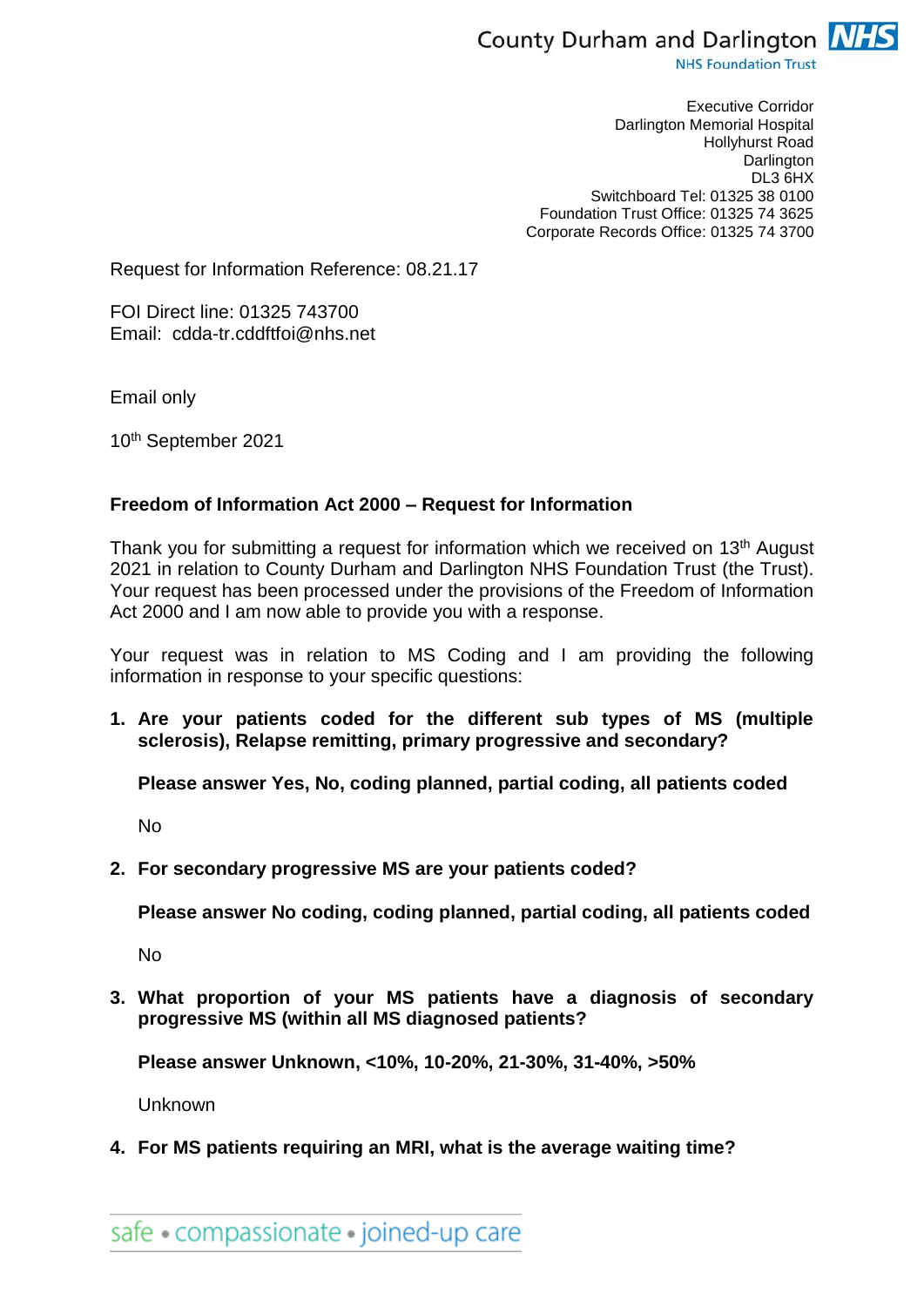## **Please answer <1 month, 2 – 3 months, 4 – 6 months, >6 months**

< 1 month (as an acute inpatient).

# **5. For MS patients requiring an OCT, what is the average waiting time?**

### **Please answer <1 month, 2 – 3 months, 4 – 6 months, >6 months**

The trust does not offer Optical Coherence Tomography.

### **6. For MS patients what is the average waiting time for IV MS treatment?**

**Please answer <1 month, 2 – 3 months, 4 – 6 months, >6 months**

The trust does not prescribe IV MS treatments.

### **7. When a patient has been diagnosed with MS, what is the average time from diagnosis of MS to initiate treatment?**

The trust does not prescribe disease modifying therapies.

#### **8. How many unscheduled admissions have there been for patients with a diagnosis of MS in any position between April – June 2021?**

### **Please answer with the number of admissions**

There have been 19 unscheduled admissions for patients with a diagnosis of MS between April and June 2021.

### **9. How many MS patients are being treated in neurology rehab?**

### **Please answer the number of patients**

The trust does not have a dedicated Neurology Rehab Service.

### **10.Of the patients in Question 8, how many are being treated with an MS disease modifying drug?**

### **Please answer with the number of patients**

The trust does not provide neurology services to treat MS patients with disease modifying drugs.

# **11.How many MS patients are in the following EDSS (Expanded Disability Status Scale) groups?**